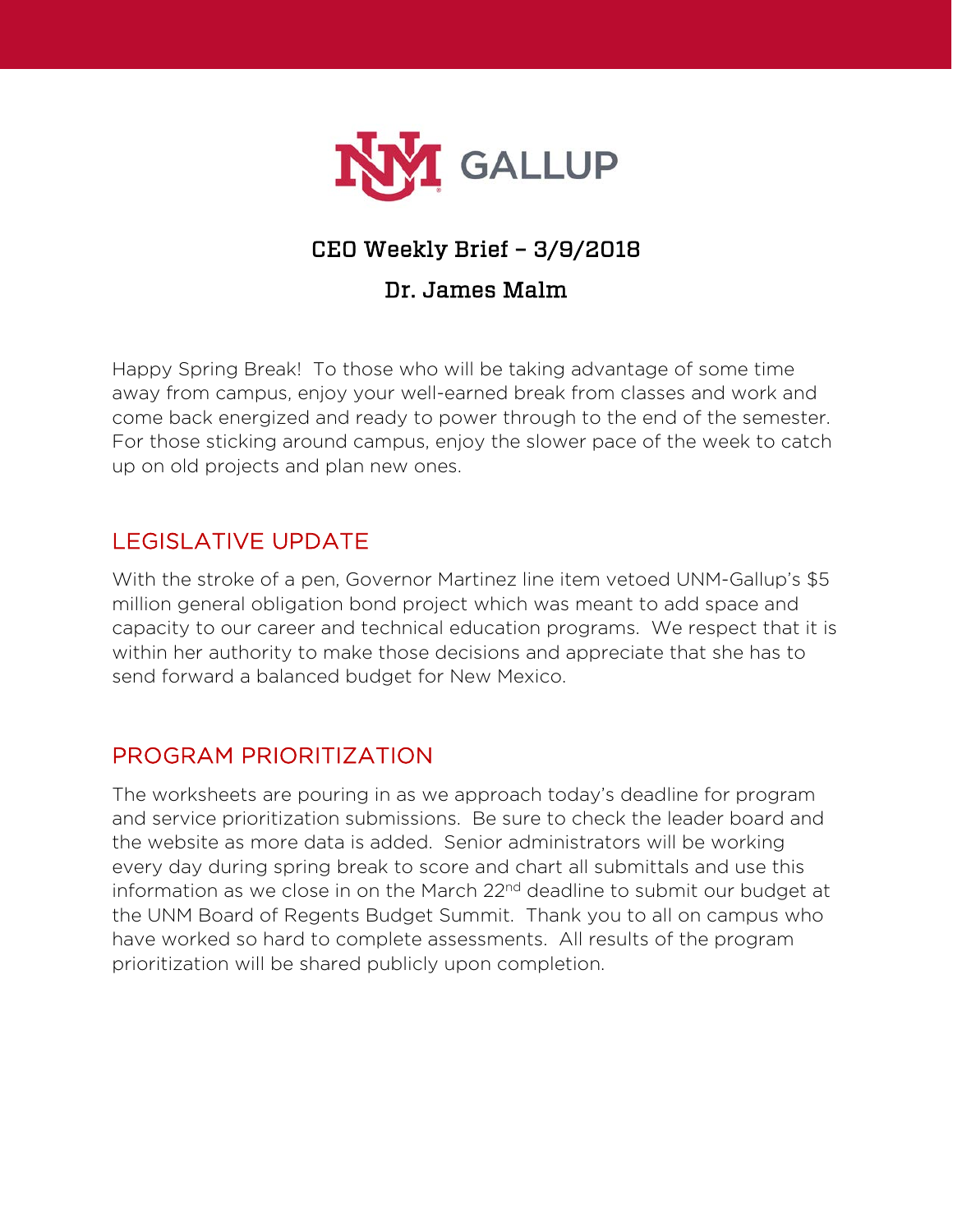| THE UNIVERSITY of                           |                                                                              |
|---------------------------------------------|------------------------------------------------------------------------------|
|                                             |                                                                              |
|                                             |                                                                              |
| FY 19 Budget Leadership Team (BLT) Calendar |                                                                              |
|                                             |                                                                              |
| Date                                        | <b>Description</b>                                                           |
| Thursday, Scotember 7, 2017                 | <b>BLT Meeting</b>                                                           |
| Thursday, September 21, 2017                | Special BLT Meeting                                                          |
| Thursday, October 5, 2017                   | <b>BLT Meeting</b>                                                           |
| Thursday, November 9, 2017                  | <b>BLT Meeting</b>                                                           |
| Thursday, December 7, 2017                  | <b>BLT Meeting</b>                                                           |
| Thursday, January 11, 2018                  | <b>BLT Meeting</b>                                                           |
| Tuesday, January 16, 2018                   | NM Legislative Session Begins                                                |
| Thursday, January 25, 2018                  | <b>BLT Meeting</b>                                                           |
| January and February 2018                   | Departments-Mid-year projections and Reviews                                 |
| Tuesday, February 6, 2018                   | <b>F&amp;F Committee Meeting</b>                                             |
|                                             | BLT Meeting-Subcommittees--Preliminary FY 19 Recommendations Due for         |
| Thursday, February 8, 2018                  | incorporation into FY 19 Budget Scenario                                     |
| Thursday, February 15, 2018                 | NM Legislative Session Ends                                                  |
| Tuesday, February 13, 2018                  | <b>Board of Regents Meeting</b>                                              |
|                                             | BLT Meeting-Subcommittees--Final FY 19 Recommendations Due for incorporation |
| Thurday, February 22, 2018                  | into FY 19 Budget Scenario                                                   |
| Thurday, March 1, 2018                      | Preliminary BLT Recommendation Due/President Stokes 1st day                  |
| Week of March 5, 2018-TBD                   | <b>Budget Overview and Presentation for President Stokes</b>                 |
| Tuesday, March 6, 2018                      | <b>F&amp;F Committee Meeting</b>                                             |
| Wednesday, March 7, 2018                    | Governor Veto Deadline                                                       |
| Thursday, March 8, 2018                     | BLT Meeting-Final BLT Recommendation Due/President attend meeting            |
| Monday, March 12, 2018                      | <b>Board of Regents Meeting</b>                                              |
| Thursday, March 22, 2018                    | Board of Regents Meeting (UNM Budget Summit)                                 |
| Friday, March 23, 2018                      | Departments-submit their final BAR to Budget Offices                         |
| <b>Anril 2018</b>                           | Departments-New Year Budget Build in Budget Planner                          |
| Tuesday, May 1, 2018                        | Statutory Deadline to HED-FY 18 BAR and FY 19 New Year Budget                |
| <b>Friday, May 11, 2018</b>                 | Board of Regents Meeting-Approve FY 18 BAR and FY 19 New Year Budgets        |

THE UNIVERSITY 2020, <mark>2021 2021 2021 2021 20</mark>22 20  $777$ Suard of Kegeria<br>100 AM - 2:00 PM

*Budget calendar Board of Regents meeting schedule*

I also had the opportunity to meet today with the Faculty Assembly Budget Review Committee under the chairmanship of Dr. Sylvia Andrew and welcomed their input. After Board of Regents review, our formal 2019 budget will be presented to our Local Advisory Board on March 27<sup>th</sup>.



*Faculty Assembly Budget Review Committee*

# DEAN OF INSTRUCTION SEARCH

I had the opportunity to meet today with Ann Jarvis, chair of the dean of instruction search committee to take receipt of their recommendation. I look forward to sharing news in the coming weeks on the status of the search.

# COURSE SCHEDULING

I have called a for a meeting next week to discuss the scheduling of courses for the upcoming summer and fall semesters. Included in this task force will be the registrar, department chairs, dean of instruction and director of student affairs. We will be using data and predictive analytics to evaluate the strength